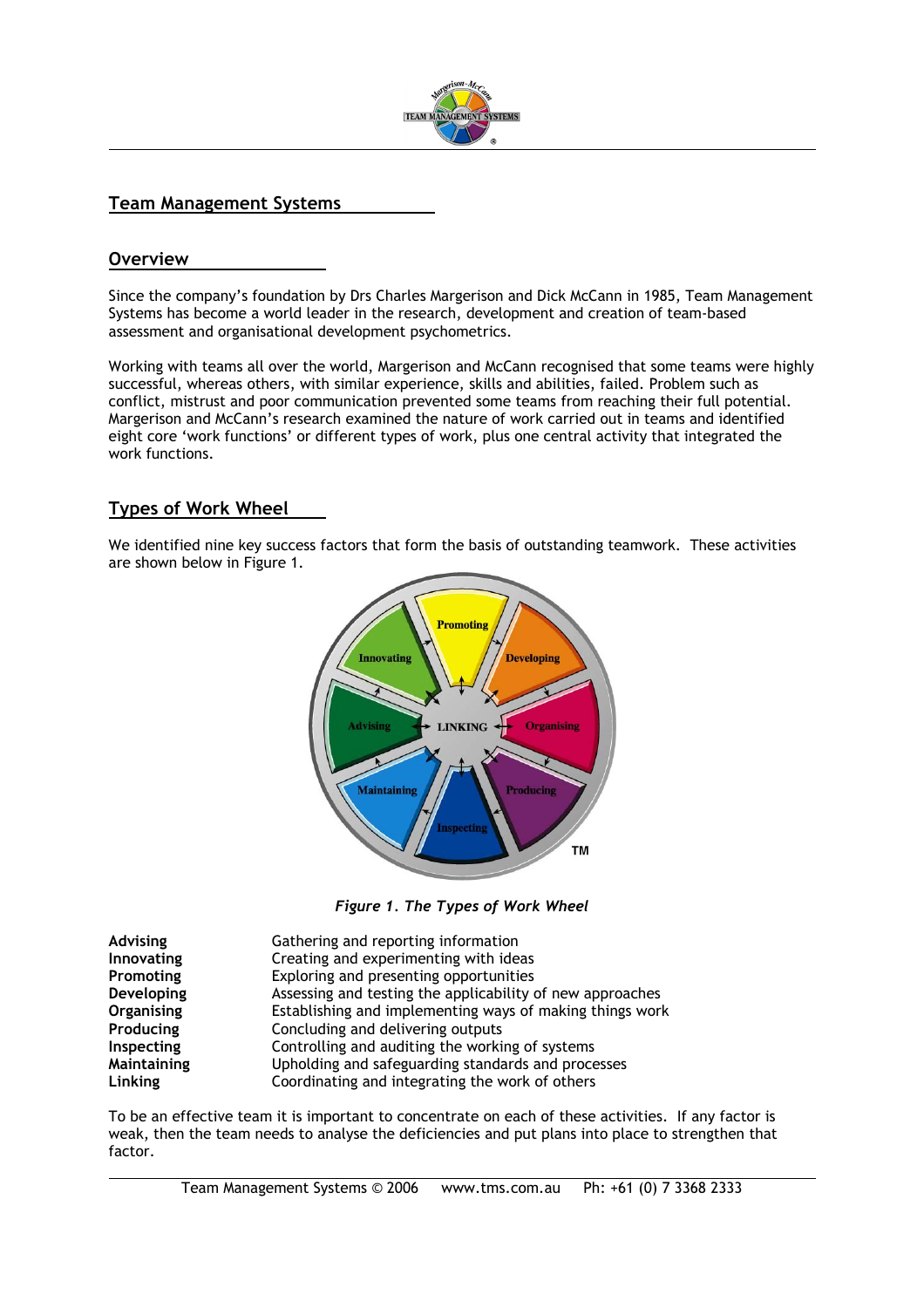

Margerison and McCann set about developing a way to predict which, if any, of the Types of Work functions individuals preferred to do at work. They looked at the work of popular personality theorist, Carl Jung and re-interpreted it within the workplace. From there, Margerison and McCann developed the Four Measures of Work Preference, which they refer to as the RIDO Scales.

# **The Four Work Preference Measures**

 $\overline{a}$ 

l



### **The Team Management Wheel**

The next step in the research was to relate the work preference measures to the Types of Work Wheel. The end result was the mapping of the work preference measures across the Wheel as shown in the figure below.



*Figure 3. Types of Work Wheel showing work preference measures*